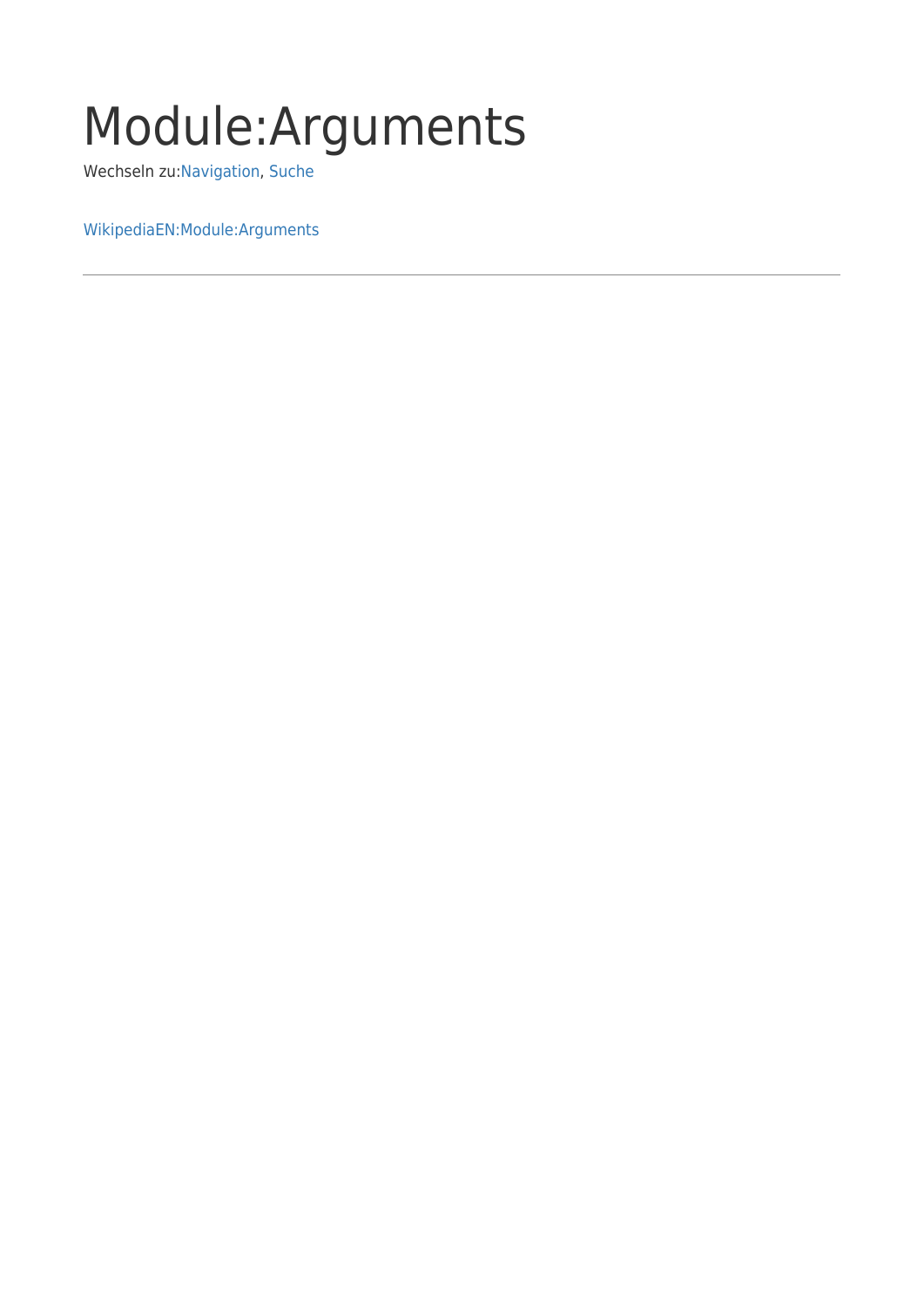```
-- This module provides easy processing of arguments passed to Scribunto
from
-- #invoke. It is intended for use by other Lua modules, and should not
be
-- called from #invoke directly.
local libraryUtil = require('libraryUtil')
local checkType = libraryUtil.checkType
local arguments = \{\}-- Generate four different tidyVal functions, so that we don't have to
check the
-- options every time we call it.
local function tidyValDefault(key, val)
         if type(val) == 'string' then
                val = val:match('^s * ( . . ) ss*$')
                if val == ' then
                          return nil
                 else
                          return val
                 end
         else
                  return val
         end
end
local function tidyValTrimOnly(key, val)
         if type(val) == 'string' then
                  return val:match('^%s*(.-)%s*$')
         else
                  return val
         end
end
local function tidyValRemoveBlanksOnly(key, val)
         if type(val) == 'string' then
                  if val:find('%S') then
                          return val
                 else
                          return nil
                 end
         else
                  return val
         end
end
local function tidyValNoChange(key, val)
```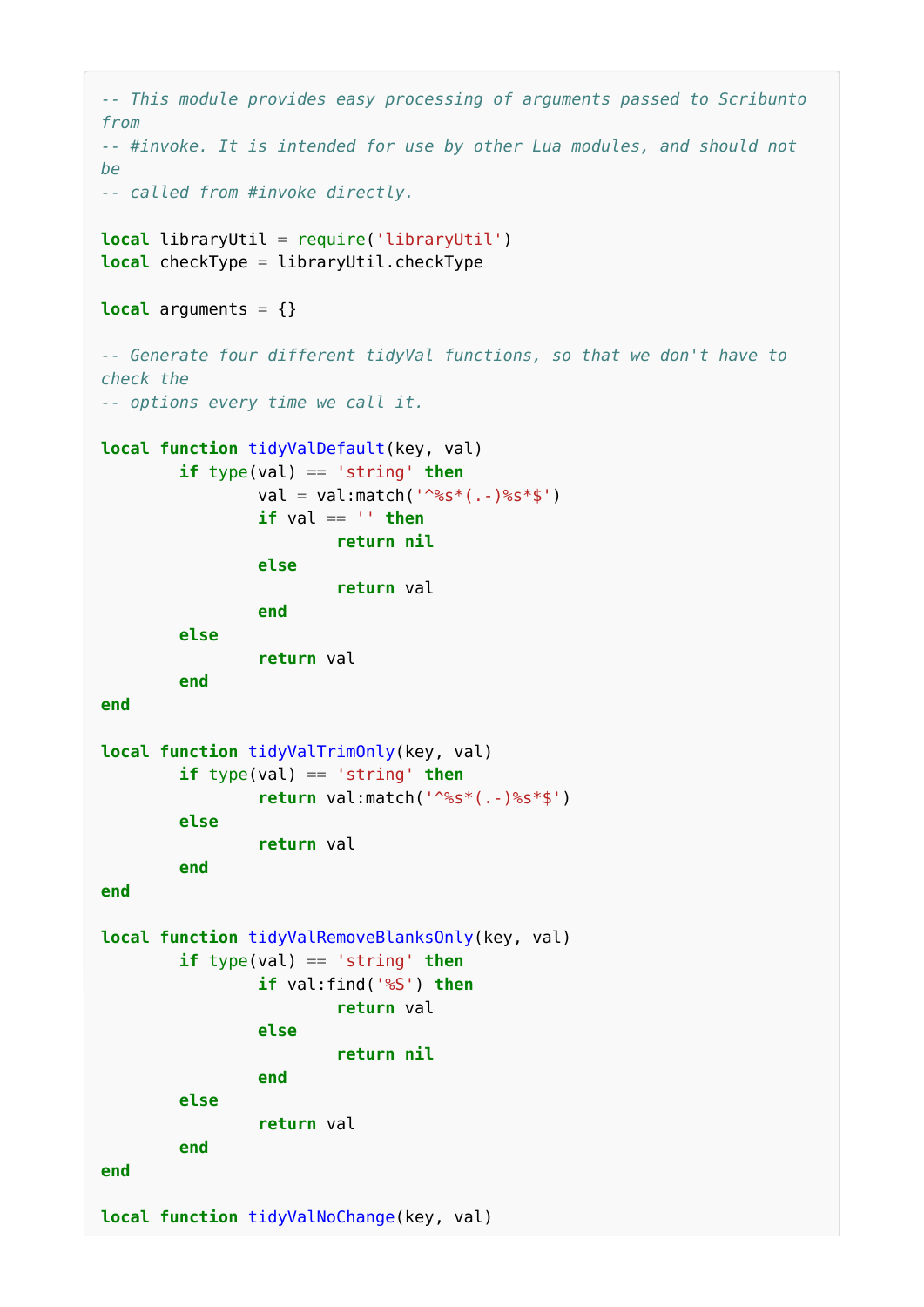```
 return val
end
local function matchesTitle(given, title)
            local tp = type( given )
            return (tp == 'string' or tp == 'number') and mw.title.new( given
).prefixedText == title
end
local translate mt = \{ index = function(t, k) return k end }
function arguments.getArgs(frame, options)
            checkType('getArgs', 1, frame, 'table', true)
            checkType('getArgs', 2, options, 'table', true)
           frame = frame or \{ \} options = options or {}
            --[[
           -- Set up argument translation.
           --]]
            options.translate = options.translate or {}
            if getmetatable(options.translate) == nil then
                       setmetatable(options.translate, translate_mt)
            end
            if options.backtranslate == nil then
                       options.backtranslate = {}
                       for k,v in pairs(options.translate) do
                                 options.backtranslate[v] = k end
            end
            if options.backtranslate and getmetatable(options.backtranslate)
== nil then
                       setmetatable(options.backtranslate, {
                                 \_index = function(t, k) if options.translate[k] ~= k then
                                                         return nil
else and the contract of the contract of the contract of the contract of the contract of the contract of the con
                                                         return k
end and the contract of the contract of the contract of the contract of the contract of the contract of the contract of the contract of the contract of the contract of the contract of the contract of the contract of the 
end and the contract of the contract of the contract of the contract of the contract of the contract of the contract of the contract of the contract of the contract of the contract of the contract of the contract of the 
                       })
            end
            --[[
           -- Get the argument tables. If we were passed a valid frame
object, get the
           -- frame arguments (fargs) and the parent frame arguments (pargs),
depending
           -- on the options set and on the parent frame's availability. If
we weren't
```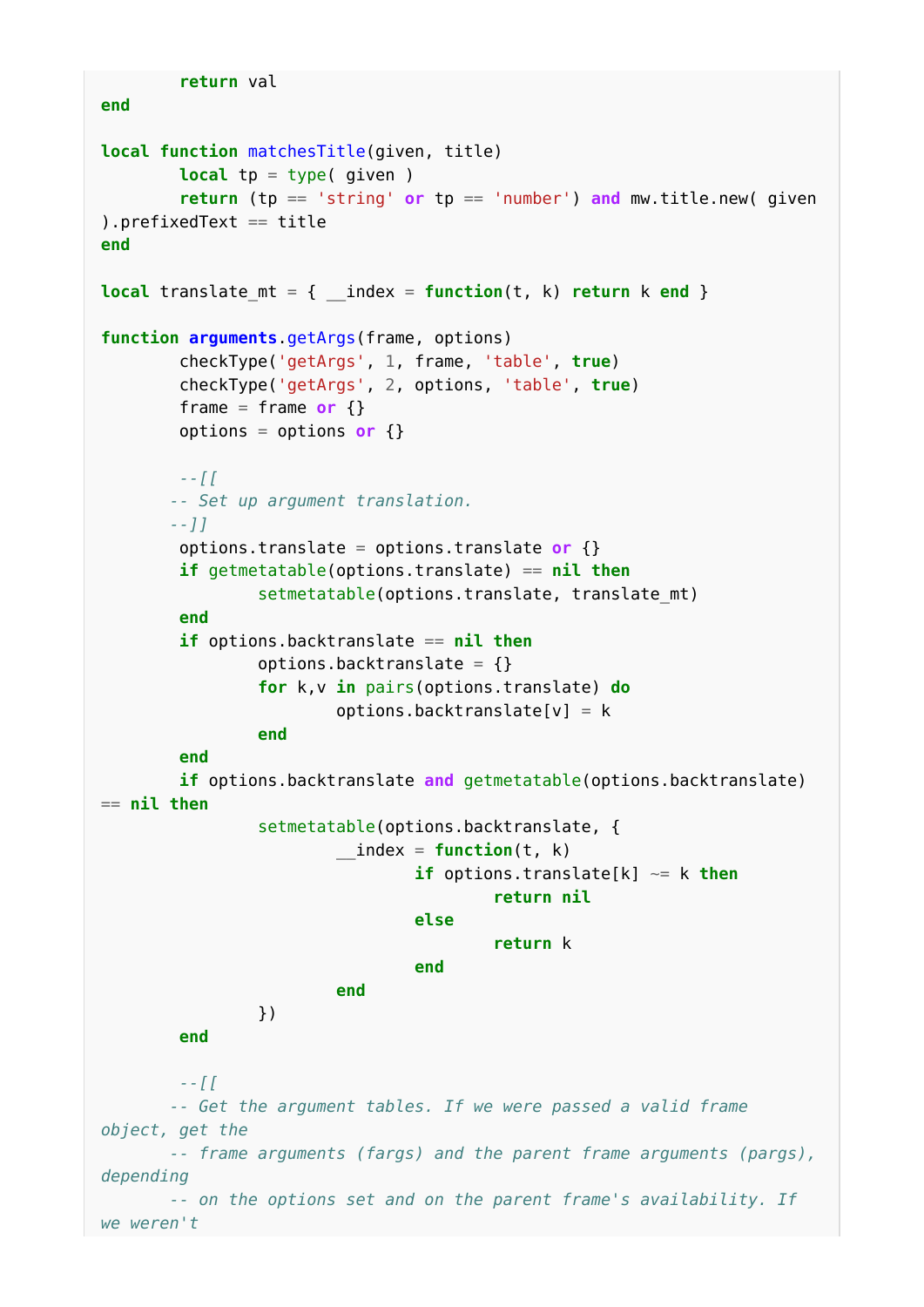```
 -- passed a valid frame object, we are being called from another
Lua module
           -- or from the debug console, so assume that we were passed a
table of args
            -- directly, and assign it to a new variable (luaArgs).
            --]]
             local fargs, pargs, luaArgs
             if type(frame.args) == 'table' and type(frame.getParent) ==
'function' then
                         if options.wrappers then
                                      --[[
                                    -- The wrappers option makes Module:Arguments look
up arguments in
                                    -- either the frame argument table or the parent
argument table, but
                                    -- not both. This means that users can use either
the #invoke syntax
                                    -- or a wrapper template without the loss of
performance associated
                                    -- with looking arguments up in both the frame and
the parent frame.
                                    -- Module:Arguments will look up arguments in the
parent frame
                                    -- if it finds the parent frame's title in
options.wrapper;
                                    -- otherwise it will look up arguments in the
frame object passed
                                    -- to getArgs.
                                    --]]
                                     local parent = frame:getParent()
                                     if not parent then
                                                 fargs = frame.argv else
                                                  local title =
parent:getTitle():gsub('/sandbox$', '')
                                                 local found = false
                                                  if matchesTitle(options.wrappers, title)
then
                                                              found = true
                                                  elseif type(options.wrappers) == 'table'
then
                                                              for _,v in
pairs(options.wrappers) do
                                                                          if matchesTitle(v, title)
then
                                                                                     found = truebreak and the control of the control of the control of the control of the control of the control of the control of the control of the control of the control of the control of the control of the control of the control of 
end and the contract of the contract of the contract of the contract of the contract of the contract of the contract of the contract of the contract of the contract of the contract of the contract of the contract of the 
end and the contract of the contract of the contract of the contract of the contract of the contract of the contract of the contract of the contract of the contract of the contract of the contract of the contract of the 
end and the contract of the contract of the contract of the contract of the contract of the contract of the contract of the contract of the contract of the contract of the contract of the contract of the contract of the
```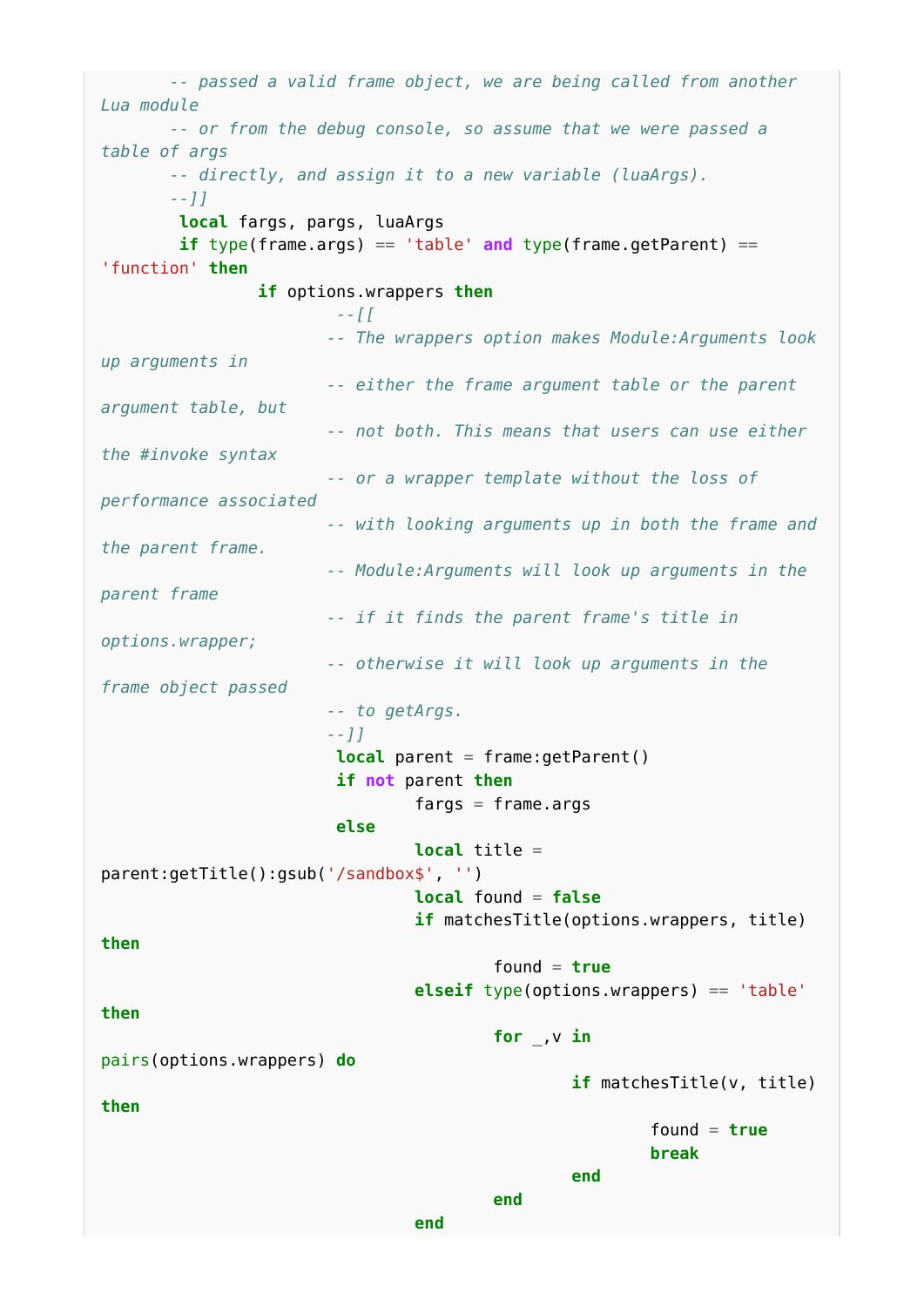*-- We test for false specifically here so that nil (the default) acts like true.* **if** found **or** options.frameOnly == **false then** pargs = parent.args **end** and the contract of the contract of the contract of the contract of the contract of the contract of the contract of the contract of the contract of the contract of the contract of the contract of the contract of the **if not** found **or** options.parentOnly == **false then**  $fares = frame.$ **end** and the contract of the contract of the contract of the contract of the contract of the contract of the contract of the contract of the contract of the contract of the contract of the contract of the contract of the **end** and the contract of the contract of the contract of the contract of the contract of the contract of the contract of the contract of the contract of the contract of the contract of the contract of the contract of the **else** *-- options.wrapper isn't set, so check the other options.* **if not** options.parentOnly **then**  $fargs = frame.argv$ **end** and the contract of the contract of the contract of the contract of the contract of the contract of the contract of the contract of the contract of the contract of the contract of the contract of the contract of the **if not** options.frameOnly **then local** parent = frame:getParent() pargs = parent **and** parent.args **or nil end** and the contract of the contract of the contract of the contract of the contract of the contract of the contract of the contract of the contract of the contract of the contract of the contract of the contract of the **end if** options.parentFirst **then** fargs, pargs  $=$  pargs, fargs **end else**  $luaArgs = frame$  **end** *-- Set the order of precedence of the argument tables. If the variables are -- nil, nothing will be added to the table, which is how we avoid clashes -- between the frame/parent args and the Lua args.* **local** argTables = {fargs}  $argTables[#argTables + 1] = pargs$  $argTables[#argTables + 1] = luaArgs$  *--[[ -- Generate the tidyVal function. If it has been specified by the user, we -- use that; if not, we choose one of four functions depending on the -- options chosen. This is so that we don't have to call the options table -- every time the function is called. --]]* **local** tidyVal = options.valueFunc **if** tidyVal **then if** type(tidyVal) ~= 'function' **then**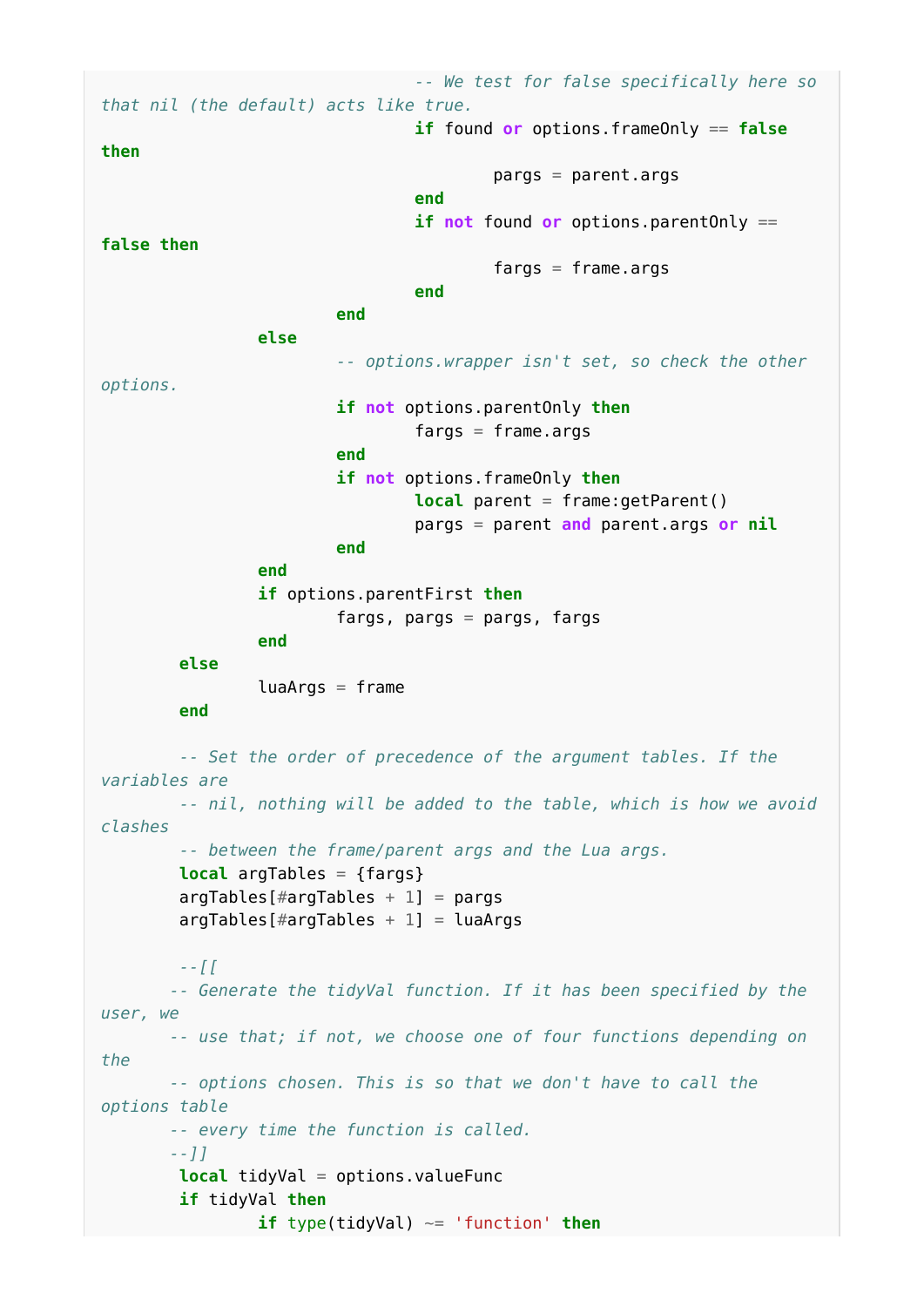error( "bad value assigned to option 'valueFunc'" .. '(function expected, got ' .. type(tidyVal) .. ')', 2 ) and the contract of  $\mathcal{L}$  **end elseif** options.trim ~= **false then if** options.removeBlanks ~= **false then** tidyVal = tidyValDefault **else** tidyVal = tidyValTrimOnly **end else if** options.removeBlanks ~= **false then** tidyVal = tidyValRemoveBlanksOnly **else** tidyVal = tidyValNoChange **end end** *--[[ -- Set up the args, metaArgs and nilArgs tables. args will be the one -- accessed from functions, and metaArgs will hold the actual arguments. Nil -- arguments are memoized in nilArgs, and the metatable connects all of them -- together. --]]* **local** args, metaArgs, nilArgs, metatable =  $\{\}$ ,  $\{\}$ ,  $\{\}$ ,  $\{\}$  setmetatable(args, metatable) **local function** mergeArgs(tables) *--[[ -- Accepts multiple tables as input and merges their keys and values -- into one table. If a value is already present it is not overwritten; -- tables listed earlier have precedence. We are also memoizing nil -- values, which can be overwritten if they are 's' (soft). --]]* **for** \_, t **in** ipairs(tables) **do for** key, val **in** pairs(t) **do if** metaArgs[key] == **nil and** nilArgs[key] ~= 'h' **then**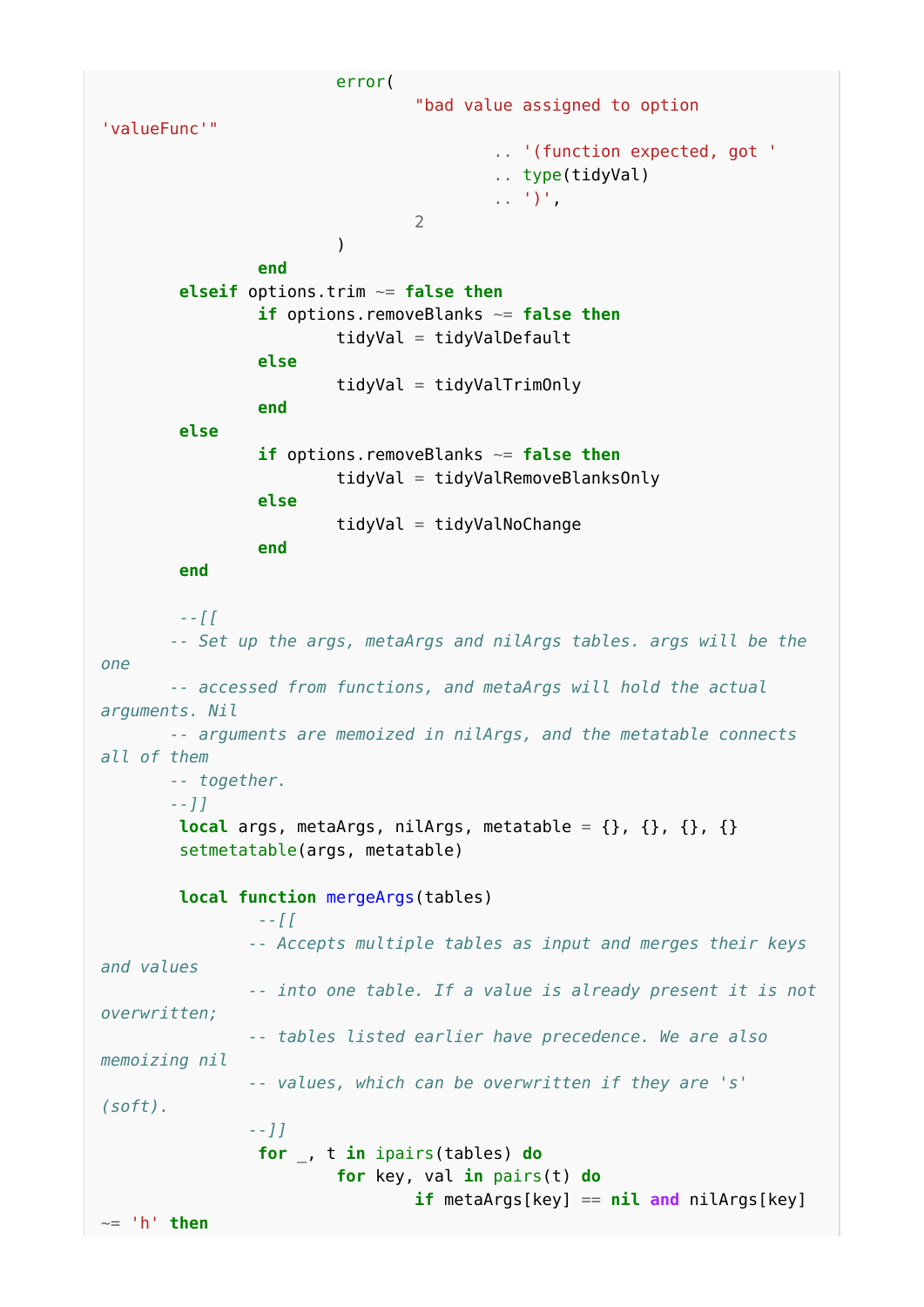```
local tidiedVal = tidyVal(key,
val)
                                                        if tidiedVal == nil then
                                                                   nilAras[kev] = 's' else
                                                                  metaAras[kev] = tidiedValend and the contract of the contract of the contract of the contract of the contract of the contract of the contract of the contract of the contract of the contract of the contract of the contract of the contract of the 
end and the contract of the contract of the contract of the contract of the contract of the contract of the contract of the contract of the contract of the contract of the contract of the contract of the contract of the 
end and the contract of the contract of the contract of the contract of the contract of the contract of the contract of the contract of the contract of the contract of the contract of the contract of the contract of the 
                       end
            end
            --[[
           -- Define metatable behaviour. Arguments are memoized in the
metaArgs table,
          -- and are only fetched from the argument tables once. Fetching
arguments
          -- from the argument tables is the most resource-intensive step in
this
          -- module, so we try and avoid it where possible. For this reason,
nil
          -- arguments are also memoized, in the nilArgs table. Also, we
keep a record
           -- in the metatable of when pairs and ipairs have been called, so
we do not
          -- run pairs and ipairs on the argument tables more than once. We
also do
          -- not run ipairs on fargs and pargs if pairs has already been
run, as all
          -- the arguments will already have been copied over.
          --]]
            metatable.__index = function (t, key)
                       --[[
                      -- Fetches an argument when the args table is indexed.
First we check
                     -- to see if the value is memoized, and if not we try and
fetch it from
                      -- the argument tables. When we check memoization, we need
to check
                     -- metaArgs before nilArgs, as both can be non-nil at the
same time.
                     -- If the argument is not present in metaArgs, we also
check whether
                     -- pairs has been run yet. If pairs has already been run,
we return nil.
                     -- This is because all the arguments will have already
```
*been copied into -- metaArgs by the mergeArgs function, meaning that any other arguments*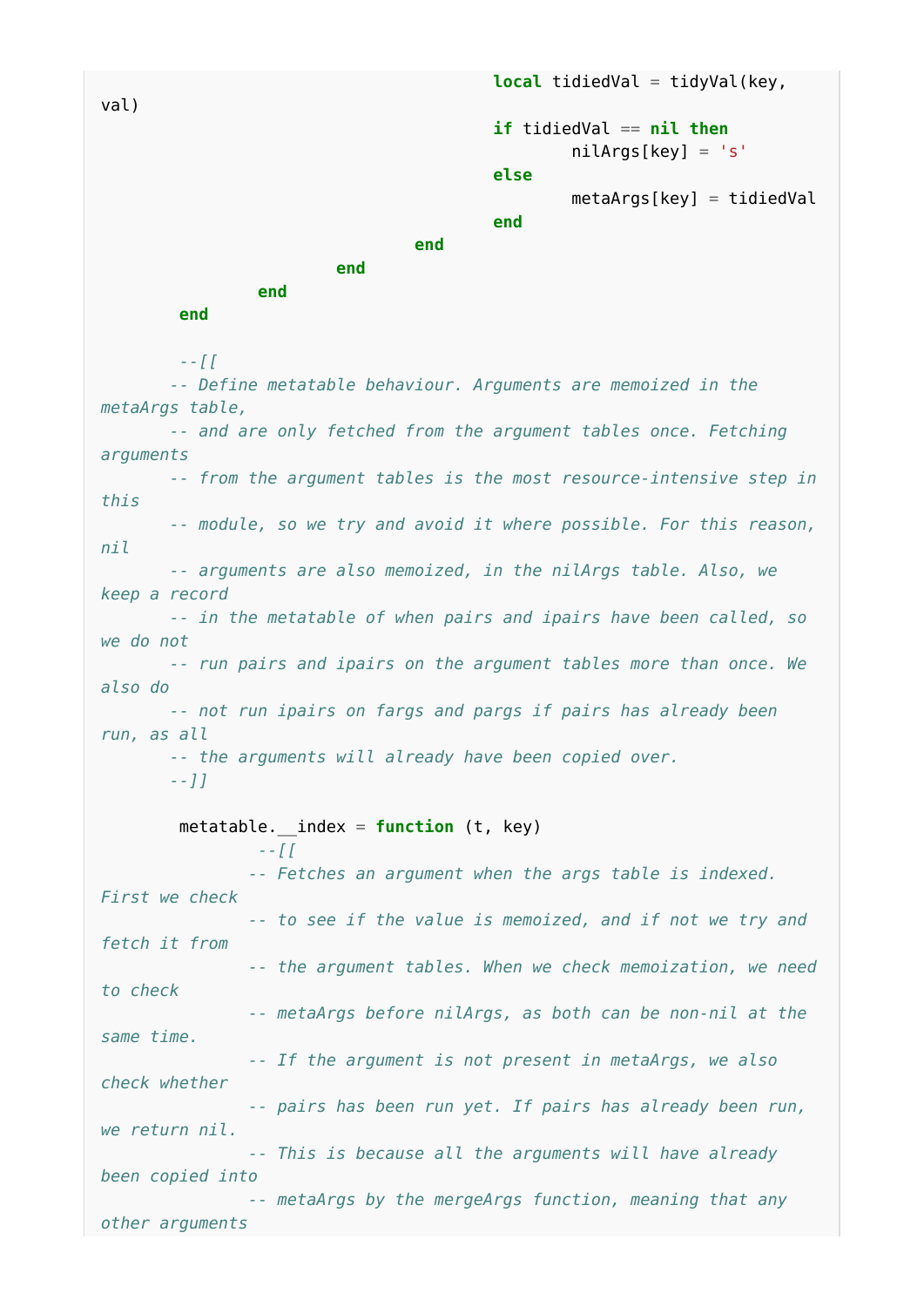```
 -- must be nil.
                   --]]
                   if type(key) == 'string' then
                            key = options.trainslide[key] end
                   local val = metaArgs[key]
                   if val ~= nil then
                             return val
                   elseif metatable.donePairs or nilArgs[key] then
                             return nil
                    end
                    for _, argTable in ipairs(argTables) do
                            local argTableVal = tidyVal(key, argTable[key])
                             if argTableVal ~= nil then
                                      metaArgs[key] = argTableVal
                                      return argTableVal
end and the contract of the contract of the contract of the contract of the contract of the contract of the contract of the contract of the contract of the contract of the contract of the contract of the contract of the 
                    end
                   nilArgs[key] = 'h'
                    return nil
          end
          metatable.__newindex = function (t, key, val)
                    -- This function is called when a module tries to add a
new value to the
                    -- args table, or tries to change an existing value.
                    if type(key) == 'string' then
                            key = options.trainslide[key] end
                    if options.readOnly then
                             error(
                                      'could not write to argument table key "'
                                                .. tostring(key)
                                                .. '"; the table is read-only',
 2
) and the contract of \mathcal{L} elseif options.noOverwrite and args[key] ~= nil then
                             error(
                                       'could not write to argument table key "'
                                                .. tostring(key)
                                                .. '"; overwriting existing
arguments is not permitted',
 2
) and the contract of \mathcal{L} elseif val == nil then
                             --[[
                            -- If the argument is to be overwritten with nil,
we need to erase
                            -- the value in metaArgs, so that __index, __pairs
and __ipairs do
```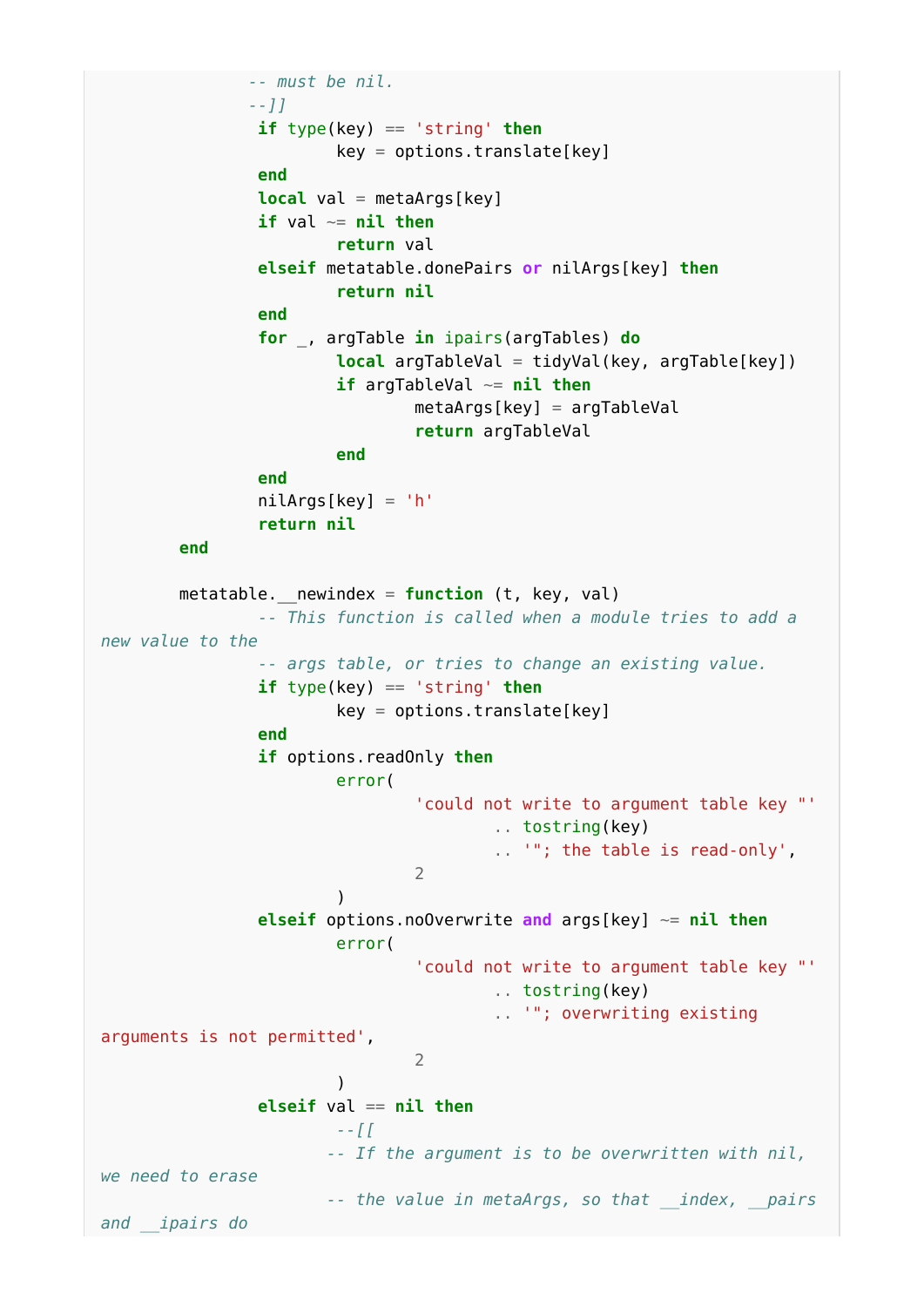*-- not use a previous existing value, if present; and we also need -- to memoize the nil in nilArgs, so that the value isn't looked -- up in the argument tables if it is accessed again. --]]* metaArgs[key] = **nil** nilArgs[key] = 'h' **else**  $metaArgs[key] = val$  **end end local function** translatenext(invariant) **local** k, v = next(invariant.t, invariant.k)  $invariant.k = k$  **if** k == **nil then return nil elseif** type(k) ~= 'string' **or not** options.backtranslate **then return** k, v **else local** backtranslate = options.backtranslate[k] **if** backtranslate == **nil then** *-- Skip this one. This is a tail call, so this won't cause stack overflow* **return** translatenext(invariant) **else return** backtranslate, v **end** and the contract of the contract of the contract of the contract of the contract of the contract of the contract of the contract of the contract of the contract of the contract of the contract of the contract of the **end end** metatable.\_\_pairs = **function** () *-- Called when pairs is run on the args table.* **if not** metatable.donePairs **then** mergeArgs(argTables) metatable.donePairs = **true end return** translatenext, { t = metaArgs } **end local function** inext(t, i) *-- This uses our \_\_index metamethod* **local**  $v = t[i + 1]$  **if** v ~= **nil then return**  $i + 1$ , v **end end**